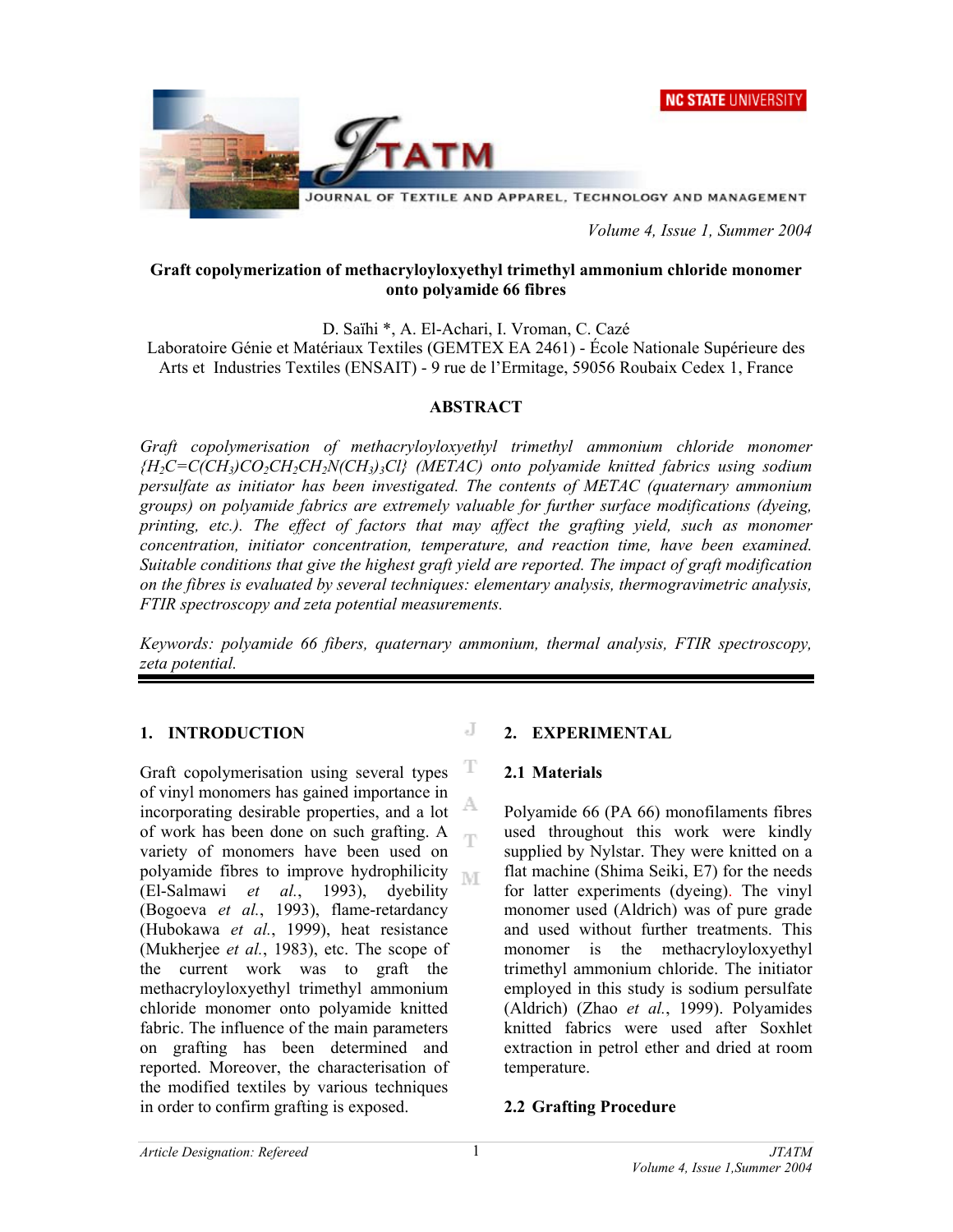Polyamide knitted fabrics (0.5 g) was introduced into a three necked flask containing a required amount of the monomer and a definite volume of bidistilled water. The solution was deaerated by passing pure nitrogen gas for 1 hour. The polymerization was initiated by the addition of a known quantity of initiator. The flask was immediately placed in a thermostated oil bath. The time of adding the initiator was taken as the starting time for the reaction. The contents were stirred occasionally. The grafted knitted fabrics obtained were purified by extraction of untreated monomers and homopolymers with boiled water. After extraction, the grafted fabrics were dried in an oven for 24 hours.

# **2.3 Elementary analysis**

The monomer used 'METAC' for grafting contains chlorine (Cl), element absent from the structure of polyamide. That's why we made an elementary analysis of this element. The analysis was achieved in a CNRS laboratory (Vernaison) using a silverpotentiometry method.

# **2.4 Thermogravimetric analysis**

The thermal behavior of the grafted samples was investigated by thermogravimetric analysis (TGA) using a TGA 2950 (TA Instrument). Experimentation was done from 25 to 1000°C under nitrogen T atmosphere at a heating rate of 10°C/mn. In A each case, the mass of sample used was fixed at 15 mg.  $\mathbb T$ 

# **2.5 FTIR spectroscopy**

The FTIR spectra were recorded for ungrafted and grafted polyamide 66 using a microscope connected to Nexus FTIR spectrometer (Nicolet).

# **2.6 Zeta potential measurements**

To measure the electrokinetic properties of the modified fabrics, we used the Zetacad analyzer from CAD-Instruments which is a specially designed automated equipment for the determination of Zeta Potential using the

streaming potential technique (Bismarck *et al*., 1999a ; 1999b). The streaming potential for polyamide fabrics was obtained at room temperature as a function of the applied pressure (0-500 mbar). The latter contains the fabric through which the electrolyte solution (KCl  $10^{-3}$  M) is pumped. After the preparation of the fabric measuring cell with approximately 5 g of fabric material, the cell was connected to the analyzer and rinsed quickly with the KCl electrolyte solution, followed by the removal of all the included air before the measurement started.

# **3 RESULTS AND DISCUSSION**

# **3.1 Evidence of grafting**

The grafting percentage was calculated by using the formula:

 $G = (W_f - W_i) / W_i$  (1) where  $W_i$  and  $W_f$  are the weights of the polyamide knitted fabrics before and after graft polymerisation.

Grafting percentage depend upon a large number of variables (Shalaby *et al.*, 1984). Therefore, the effect of variables on percent grafting was investigated. During this study, one of the variables was varied while the other parameters were kept constant.

# **3.2 Variation of monomer concentration**

The effect of METAC concentration on grafting percentage is presented in Fig.1. The results show that grafting percentage increases when the monomer concentration increased up to 1.8 mol/l then decreases. In fact, increasing monomer concentration increases the number of short chains and thus a better diffusion of the polymer into the fibre occurs. But at a higher concentration of monomer, the reactions that are competitive with the grafting like homopolymerisation probably take place in the solution. Homopolymerization is the combination of METAC macroradicals. The high homopolymer formation in the reaction increases the viscosity of the reaction medium, and then retards polymer diffusion in the fibre.

M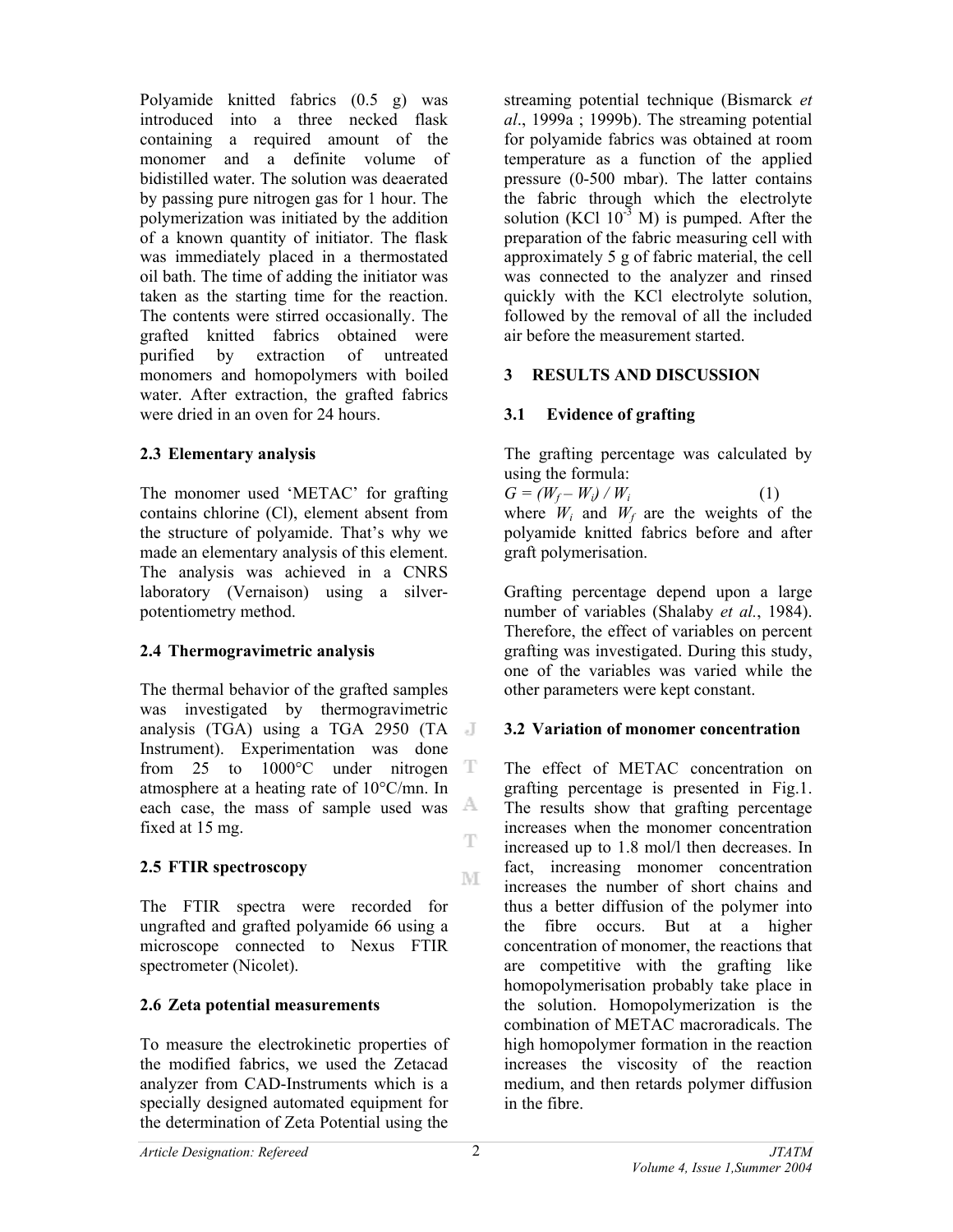

Fig.1 Variation of the grafting percentage versus METAC concentration ; [initiator] =  $2*10^{-2}$ mole/l ; temperature 90°C ; time 2 hours.

### **3.3 Variation of initiator concentration**

The effect of the initiator concentration on grafting percentage was investigated by changing the initiator concentration (Fig. 2). It is seen that increasing the sodium persulfate concentration up to  $2.10^{-2}$  mol/l is accompanied by a significant enhancement in grafting percentage. Furthermore, the increase of the initiator concentration decreases grafting. Increase in initiator concentration acts as monomer concentration. At higher initiator concentration, a redundancy of free radicals is expected. As a result, participation of the free radicals in a termination process would be favoured over grafting, thus decreasing it.



Fig.2 Variation of the grafting percentage versus initiator concentration ; [METAC]= 1.8 mole/l ; temperature 90°C ; time 2 hours.

#### **3.4 Variation of reaction temperature**

The graft copolymerisation was carried out at 5 different temperatures ranging from 75

to 95 °C keeping the others conditions constant (Fig. 3). By increasing the temperature, we suppose that the mobility of reactive species and the swellability of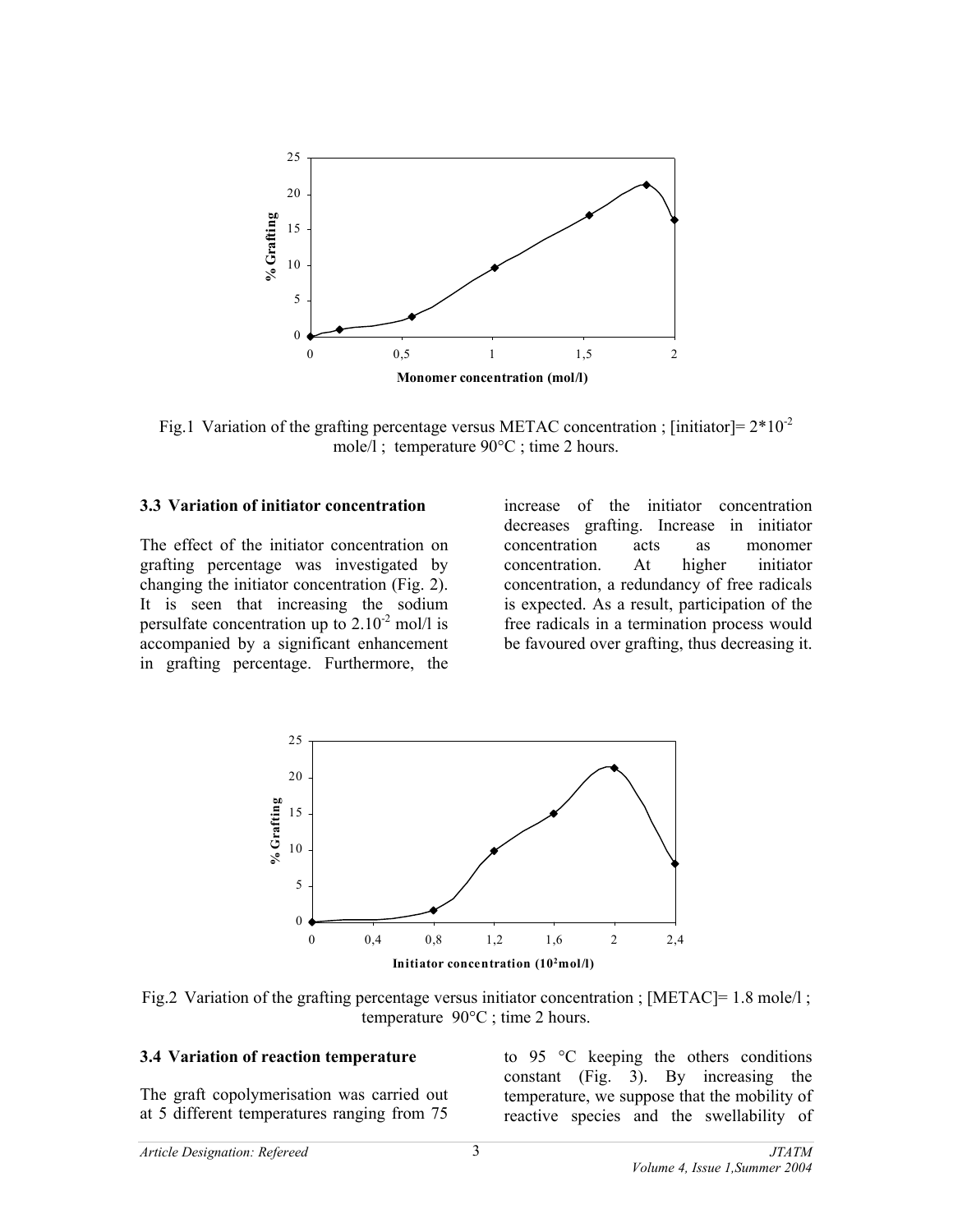polyamide fibres will be higher. In fact, increasing the temperature of the medium up to 90°C causes an increase in the grafting percentage. However, beyond this value, we

notice a decrease. These results indicate that at a higher temperature than the appropriate one the homopolymerization of METAC takes place.



Fig.3 Variation of the grafting percentage versus temperature reaction ; [METAC]= 1.8 mole/l ; [initiator]=  $2 \times 10^{-2}$ ; time 2 hours.

#### **3.5 Variation of reaction time**

In fact, 2 hours are sufficient to obtain the maximum grafting percentage (21.3%).

We notice that not only temperature but also time affects the grafting percentage (Fig. 4).



Fig.4 Variation of the grafting percentage versus time reaction ; [METAC] = 1.8 mole/l ; [initiator]=  $2*10^{-2}$ ; temperature  $90^{\circ}$ C.

### **3.6 Elementary analysis**

We notice that chlorine is present in the treated knitted fabrics which confirms that the grafting took place. The quantity of chlorine increases since the grafting

percentage increases (Table.1). As it was foreseeable, we obtain a linear relation between the percentage of chlorine and the grafting percentage.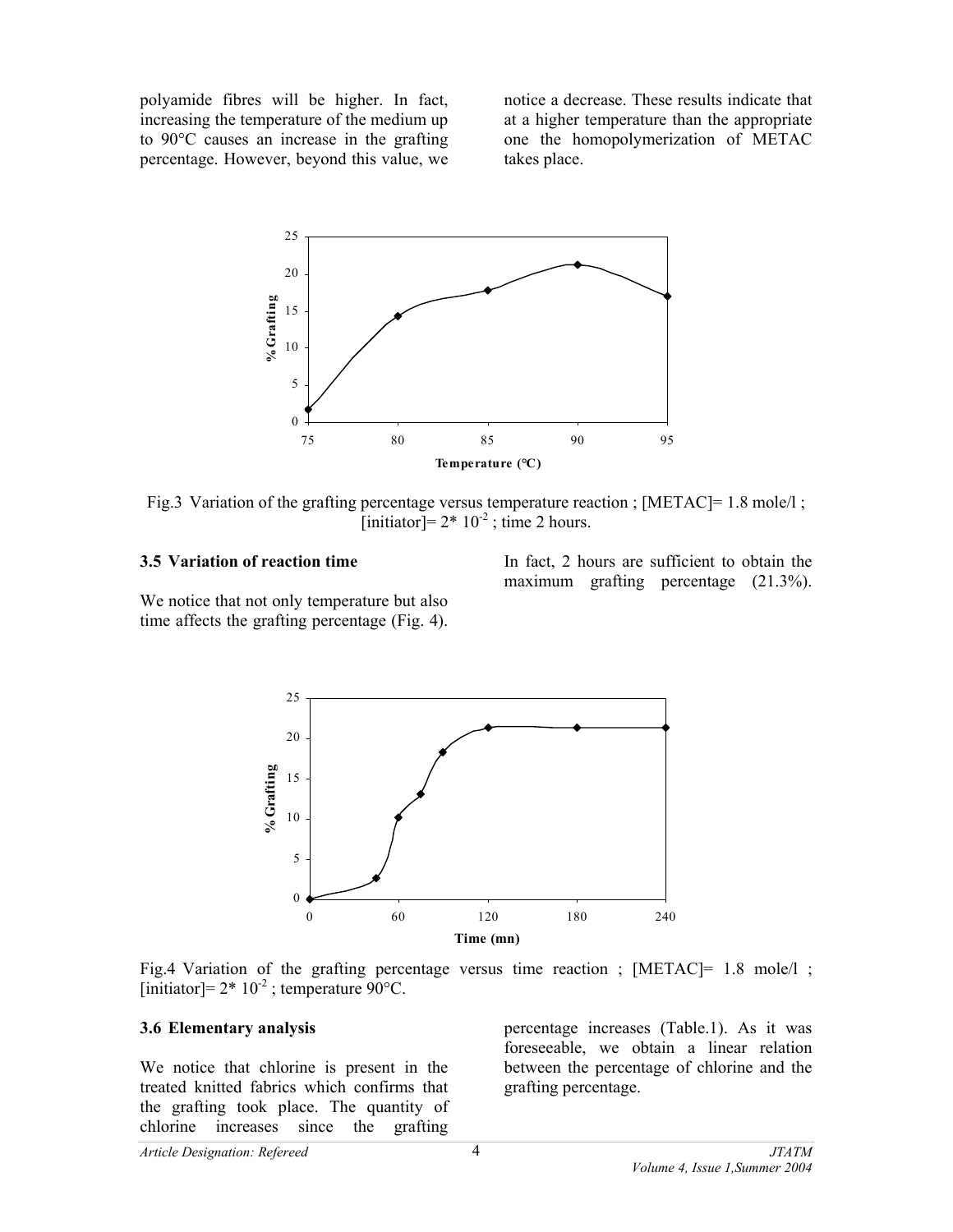| % $G$ | % Cl $(*)$ |
|-------|------------|
| 9 72  | 2.57       |
| 14.94 | 3.56       |
| 213   | 6.58       |

\* : gram for 100 gram of grafted fiber (elementary analysis)

Table.1 Ratio of chlorine on polyamide fibers at different grafting percentage

#### **3.7 Thermogravimetric analysis**

The TG curves (Fig. 5) of the ungrafted polyamide and the grafted polyamide knitted fabrics and of the METAC show one, two or multiple significant changes in the slopes, which prove that the degradation are one-, two- or mutiple-step processes. In the case of the grafted polyamide knitted fabrics, the first step may be assigned to the degradation of METAC. The second step corresponds to the decomposition of polyamide. Thanks to these curves of thermogravimetric analysis, we can also check the grafting percentage. Indeed, the masse lost before the second decomposition (397°C) corresponds to the mass of graft incorporated during grafting (the grafting percentage is of 21.3 %, the value of lost mass is of 20 %).



Fig. 5 TG curves of polyamide knitted fabric, grafted polyamide knitted fabric and METAC

T

### **3.8 FTIR spectroscopy**

The FTIR spectra of ungrafted and grafted MI polyamide 66 are given in Fig. 6. The peak of interest is  $1730 \text{ cm}^{-1}$  characteristic of the

stretching vibration of the COOR group present in METAC polymer. This fact confirms the chemical grafting of METAC onto the polyamide 66 fibre.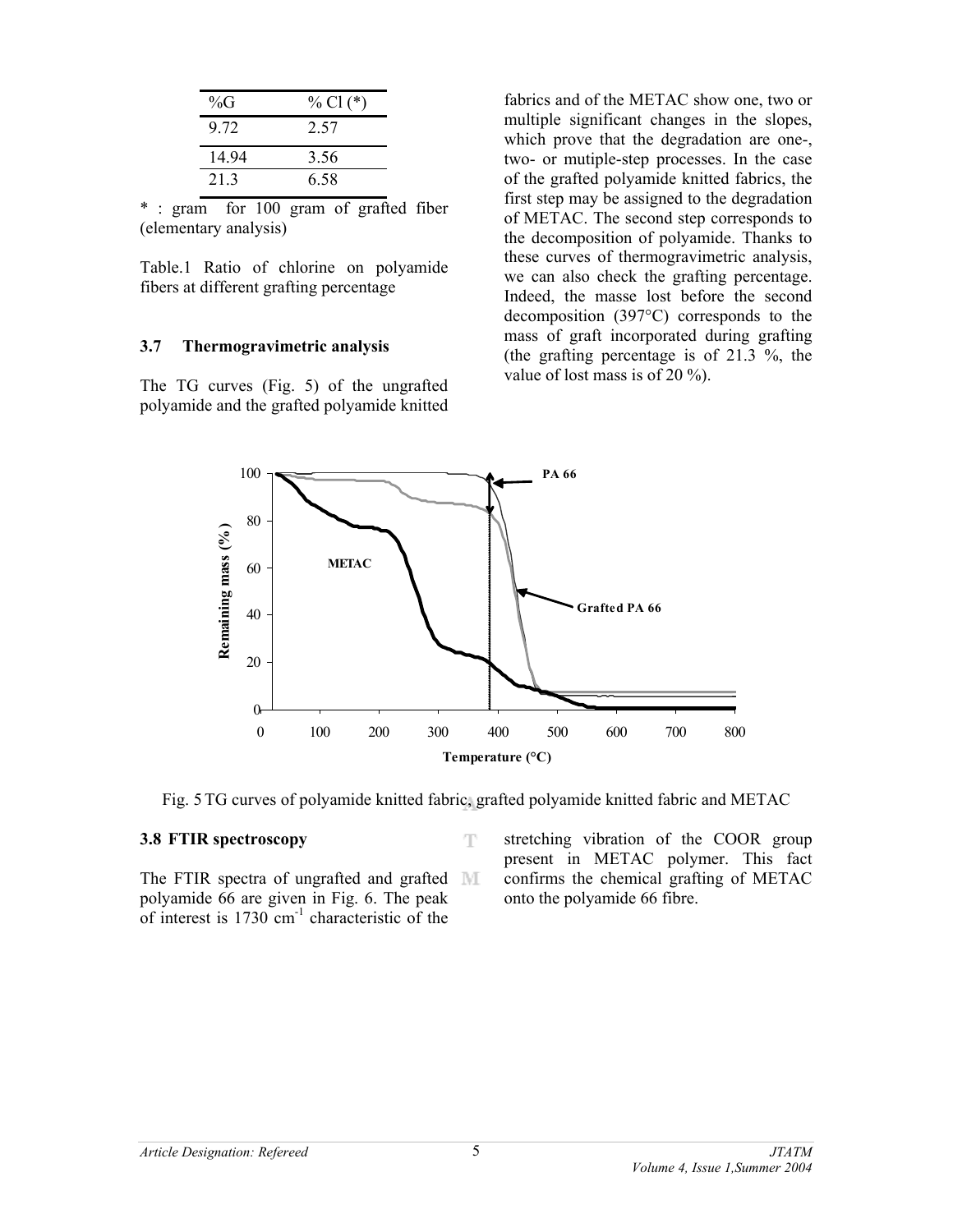

Fig. 6 IR spectra of the original fabric and the grafted fabric

#### **3.9 Zeta potential measurements**

Knowing the streaming potential and the pressure in the cell, the zeta potential is calculated by using this equation (Ribitsch *et al.*, 1998):

$$
\xi = \frac{E}{\Delta P} * 10000 * 13.55 * C * \lambda
$$
\n(2)

 $(C = 16.32 - 0.35197 * T + 0.00351 * T<sup>2</sup>)$ where:

ξ : zeta potential (mV) ; E : tension (mV) ;  $\Delta P$  : pressure (mBar) ;  $\lambda$  : conductivity  $(S.cm^{-1})$ 

The streaming potential as a function of the pressure was recorded for untreated and treated fabrics at different grafting percentage keeping the pH value of the medium constant. From the zeta potential values obtained for each fabric, we can get information about the degree of interaction between the fabric and the ions of the electrolyte solution (KCl). We obtain a negative zeta potential for untreated and a positive one for treated fabric (Fig. 7, Fig. 8)



 $\overline{d}$ 

T

A



Fig.7 Tension as a function of pressure for the original polyamide fabric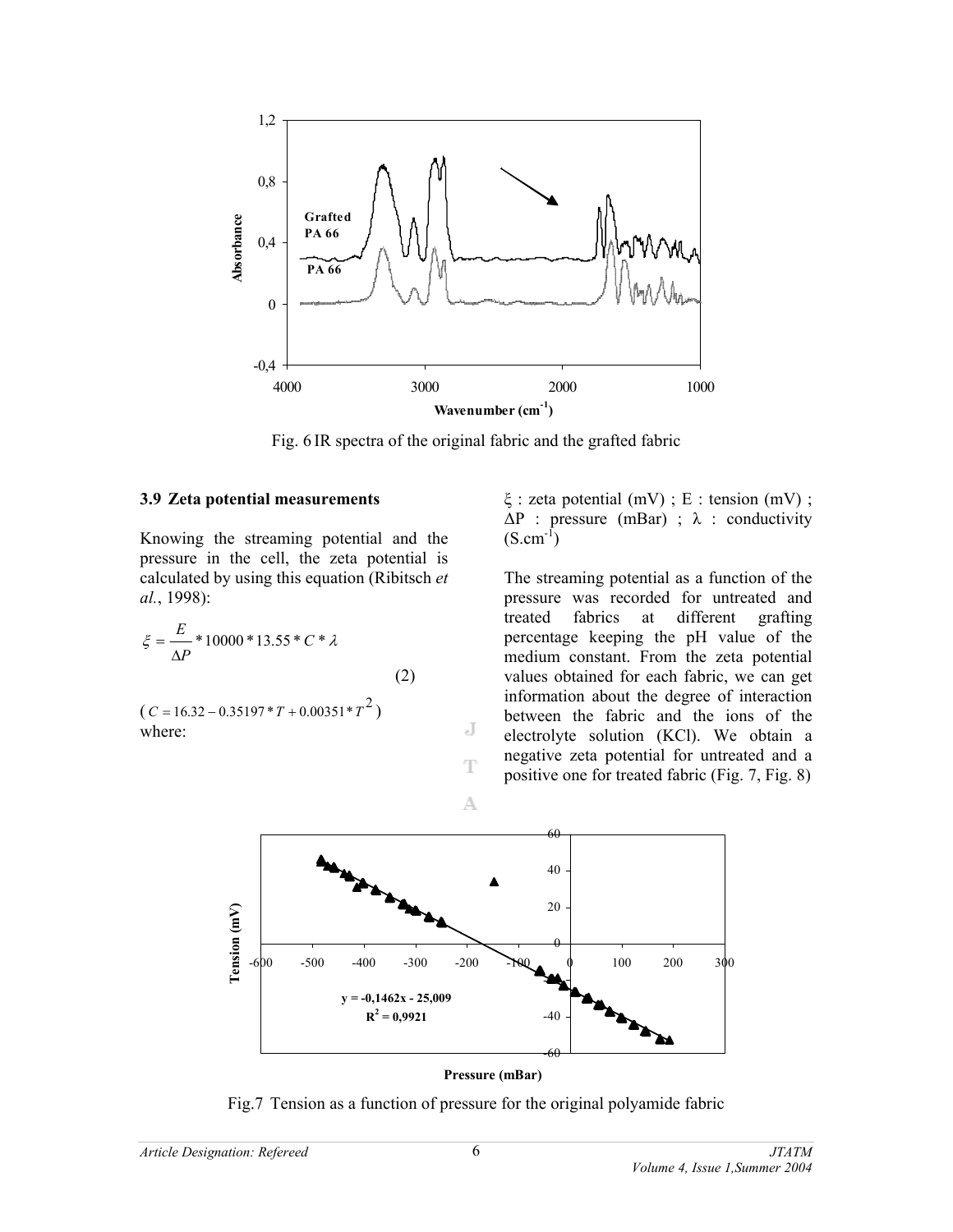

Fig.8 Tension as a function of pressure for the grafted fabric (%  $G = 17.41$ )

J

T

A.

 $\mathbb T$ 

In table 1 is shown the relationship between zeta potential of PAM fabrics and grafting percentage. We notice the increase in zeta potential when the percentage grafting increases. Change of the sign of the zeta potential can be explained by the presence of quaternary ammonium groups (charged positively).

| % Grafting | Zeta potential (mV) |
|------------|---------------------|
|            | - 33                |
| 5.65       | $+6$                |
| 892        | $+24$               |
| 14 94      | $+26$               |
| 1741       | $+54$               |

Table.2 Zeta potential as a function of grafting percentage

# **4. CONCLUSIONS**

In this study, grafting of polyamide  $66$  M fabrics with methacryloyloxyethyl trimethyl ammonium chloride monomer (METAC) using sodium persulfate was performed. By looking for the optimum conditions  $(1.8)$ mol/l monomer concentration,  $2*10^{-2}$  mol/l initiator concentration, 90°C and 2 hours reaction time), we found a grafting process which allows us to prepare a kintted fabric with a high degree of METAC grafting. The maximum grafting percentage was 21.3 %. With the use of infrared spectroscopy, thermogravimetric and elementary analyses,

we have confirmed the incorporation of METAC into polyamide knitted fabrics. From the observation of the zeta potential measurements, we confirm the presence of positive charges on knitted fabrics caused by grafting. These positive charges will improve the dyeing ability of polyamide.

# **ACKNOWLGMENTS**

The authors are indebted to Mrs. Chlekicki for helpful discussion and her skilful experimental assistance.

# **REFERENCES**

28, 2217-2226.

Bogoeva, G., Pimonenko, N., Petrov, G., 1993. *Textile Research Journal*, 63 (1), 51- 57.

Bismarck, A., Pfaffernoschke, M., Springer, J., 1999a. *Journal of Applied Polymer Science*, 71, 1175-1185. Bismarck, A., Kumru, M.E., Springer, J., 1999b. *Journal of colloid and interface science*, 210, 60-72. El-Salmawi, K., El-Hosamy, M.B., El-Naggar, A.M., El-Gendy, E., 1993. *American Dyestuff Reporter*, 82 (5), 47-59. Kubokawa, H., Tsunesada, T., Hatakeyama, H., 1999. *Textile Research Journal*, 69 (2), 121-129. Mukherjee, A.K., Sachdev, H.S., Gupta, A., 1983. *Journal of Applied Polymer Science*,